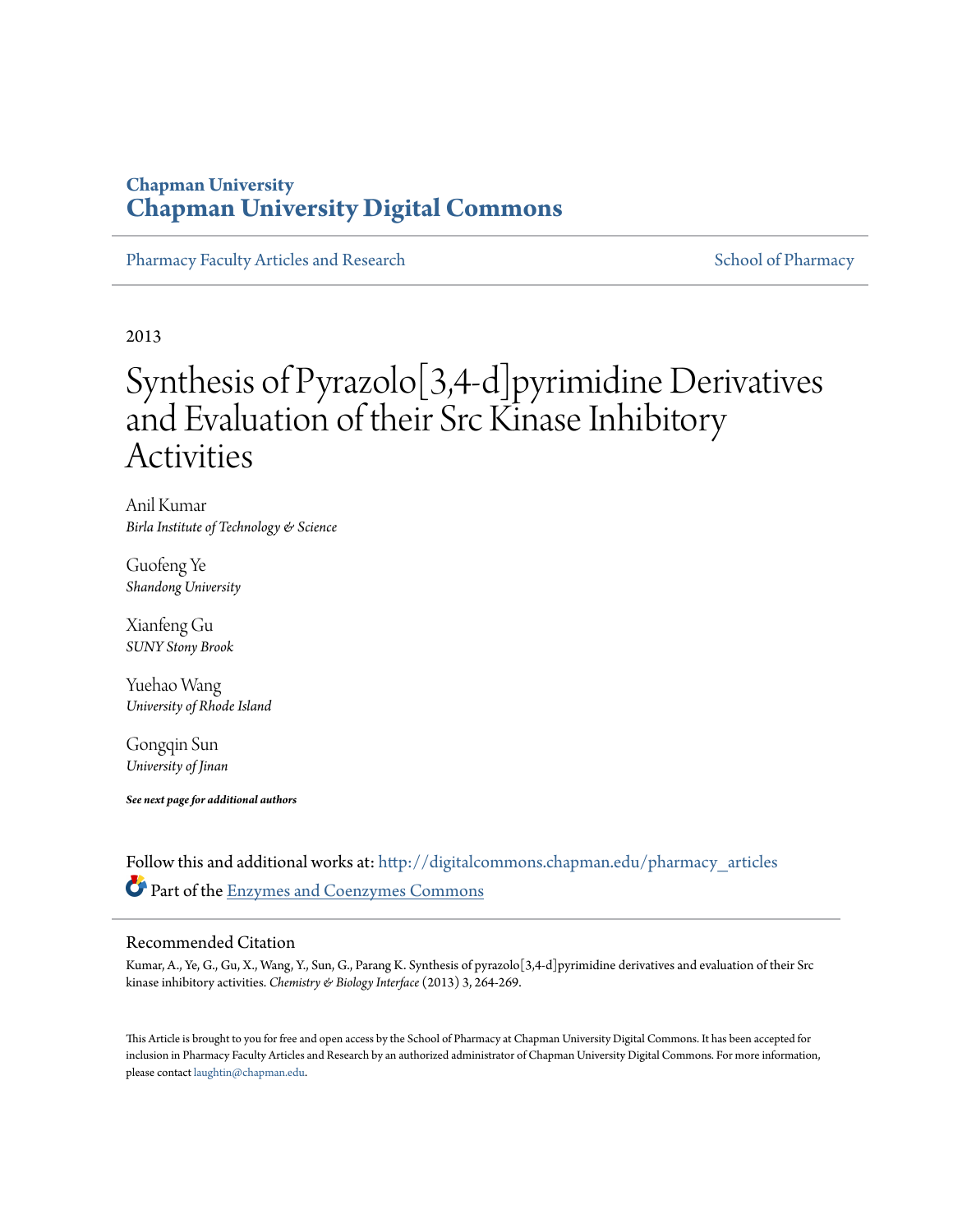## Synthesis of Pyrazolo[3,4-d]pyrimidine Derivatives and Evaluation of their Src Kinase Inhibitory Activities

### **Comments**

This article was originally published in *[Chemistry & Biology Interface](http://www.cbijournal.com/index.php?option=com_content&view=article&id=27:july-august-2013-volume-3-no4&catid=4:archive&Itemid=8)* , in 2013.

### **Copyright**

Indian Society of Chemists and Biologists

### **Authors**

Anil Kumar, Guofeng Ye, Xianfeng Gu, Yuehao Wang, Gongqin Sun, and Keykavous Parang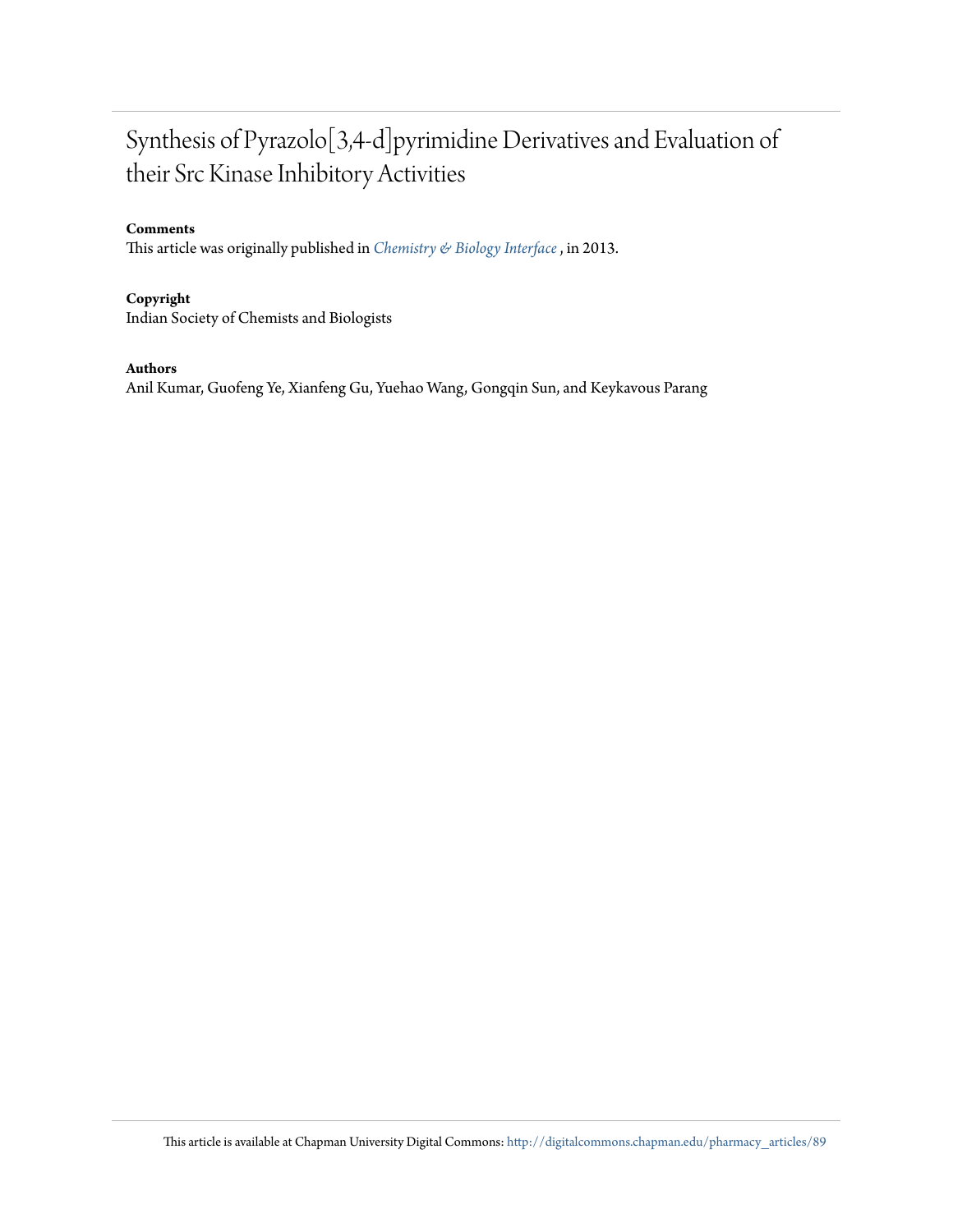

## **Chemistry & Biology Interface**

An official Journal of ISCB, Journal homepage; www.cbijournal.com

## *Research Paper*  **Synthesis of Pyrazolo[3,4-***d***]pyrimidine Derivatives and Evaluation of their Src Kinase Inhibitory Activities**

Anil Kumar,<sup>a,\*</sup> Guofeng Ye,<sup>b</sup> Xianfeng Gu,<sup>b</sup> Yuehao Wang,<sup>c</sup> Gongqin Sun,<sup>c</sup> Keykavous Parang<sup>b,\*</sup>

**Chemistry & Biology Interface, 2013, 3, 4, 264-269** 

*<sup>a</sup>Department of Chemistry, Birla Institute of Technology and Science, Pilani 333031; India <sup>b</sup>Department of Biomedical and Pharmaceutical Sciences, College of Pharmacy, University of Rhode Island, Kingston, RI, 02881, USA <sup>c</sup>Department of Cell and Molecular Biology, University of Rhode Island, Kingston RI 02881* 

*Received 4 June 2013; Accepted 28 June 2013* 

**Keywords***:* Pyrazolo[3,4-*d*]pyrimidine, c-Src kinase, Anticancer agents.

**Abstract:** A series of pyrazolo[3,4-*d*]pyrimidine derivatives was synthesized and evaluated for the Src kinase inhibitory activities. Compound 6e and 10c exhibited inhibition of Src kinase with an IC<sub>50</sub> value of 5.6 and 5.1 µM, respectively. Hydroxamate derivative **15a** was found to be a metal-mediated inhibitor for human Csk with an  $IC_{50}$  value of 2.0  $\mu$ M showing 56-fold selectivity over Src kinase inhibition.

#### **Introduction**

The Src family of tyrosine kinases (SFKs) is comprised of nine tyrosine kinases *viz.* Src, Lck, Fyn, Yes, Hck, Blk, Fgr, Lyn and Yrk. SFKs have important role in signaling pathways that control a diverse spectrum of biological activities, such as cell division, growth factor signaling, differentiation, survival, adhesion, migration, and invasion.<sup>1</sup> Src tyrosine kinase expression is frequently elevated in a number of tumors including colon, breast, prostate, lung, ovary, and pancreas compared with the adjacent normal tissues. Src kinase is a key modulator of cancer cell invasion and metastasis. $^{2}$  Src also plays a crucial role in osteoclast function where key function of the enzyme is to

----------------------------------------------------------------

promote the rapid assembly and disassembly of the podosomes, and regulation of vesicle transport and secretion of proteases.<sup>3</sup> Thus, Src has become an attractive therapeutic target for the design of new therapeutic agents.<sup>4</sup> A number of Src kinase inhibitors have shown potential as both antiproliferative and anti-invasive agents in preclinical studies in different solid tumors.<sup>5</sup> Pheylpyrazolopyrimidine derivatives (PP1 and PP2) (Figure 1) have been reported as SFK inhibitors.<sup>6</sup> We evaluated a series of 3phenylpyrazolopyrimidine derivatives and 1,4-disubstituted triazoles for their c-Src kinase inhibitory activity.<sup>7</sup>

In continuation of our efforts towards the development of  $c$ -Src kinase inhibitors, $\delta$ herein we describe synthesis of novel pyrazolo[3,4-*d*]pyrimidine derivatives by structural modification of pyrazolo[3,4-

Corresponding Author\* E-mail: anilkumar@pilani.bitspilani.ac.in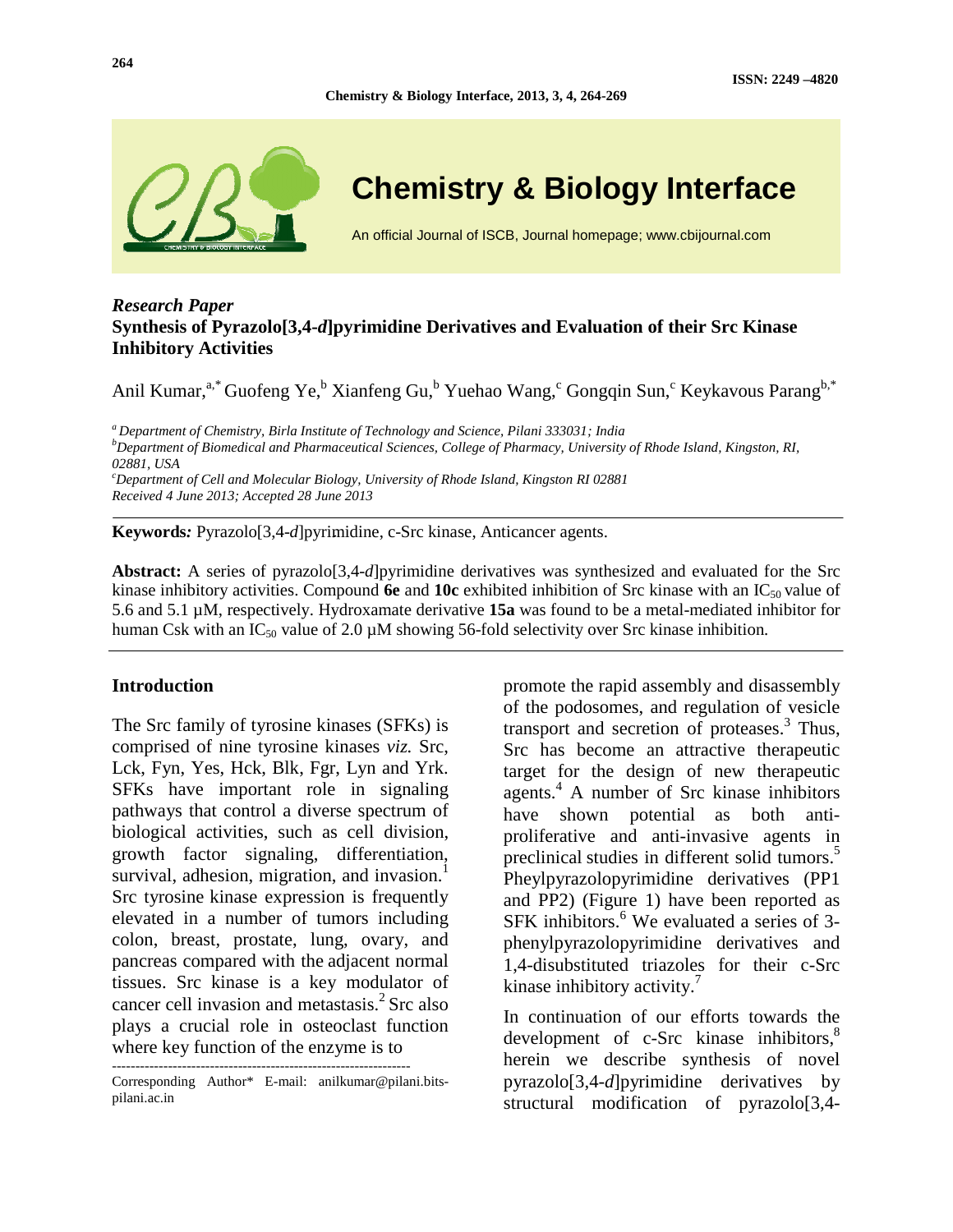*d*]pyrimidine scaffold (Figure 1) and evaluation of their Src tyrosine kinase inhibitory activity. The purpose of this study was to establish the structure-activity relationship to optimize pyrazolo[3,4 *d*]pyrimidine derivatives as potential Src kinase inhibitors.



**Figure 1.** Pyrazolo[3,4-*d*]pyrimidine scaffold, PP1, and PP2 as Src kinase inhibitors.

#### **Results and Discussion**

**Chemistry.** The synthesis of  $N^1$ -substituted 3-phenylpyrazolo[3,4-*d*]pyrimidine

derivatives (**6a-e**) was accomplished by sequence of reactions as shown in Scheme 1. Reaction of benzoyl chloride (**1**) with malononitrile (**2**) in the presence of sodium hydride in THF gave benzoylmalononitrile (**3**), which on methylation with dimethylsulfate (DMS,  $Me<sub>2</sub>SO<sub>4</sub>$ ) in the presence of NaHCO<sub>3</sub> in dioxane afforded 2-(methoxyphenylmethylene)malononitrile

(**4**). Reaction of **4** with different hydrazines *viz.* NH2NH2.HCl, *tert*-butylhydrazine, 2 azidoethyl hydrazine, 2-hydroxyethyl hydrazine, and cyclohexyl hydrazine in the presence of triethylamine  $(Et<sub>3</sub>N)$  afforded corresponding 5-amino-3-phenyl-pyrazolo-4-carbonitriles (**5a-e**). Reaction of **5a-e** with formamide at 180 ºC for 24 h afforded pyrazolopyrimidines (**6a-e)**.



**Scheme 1.** Synthesis of  $N^1$ -substituted 3-phenylpyrazolo[3,4-*d*]pyrimidine derivatives.

*N* 1 -Carboxylic acid ester pyrazolo[3,4 *d*]pyrimidine derivatives **(7a-f)** were synthesized from the reaction of 3-phenyl-1H-pyrazolo[3,4-*d*]pyrimidine-4-ylamine (**6a**) with ethyl 2-bromoacetate, ethyl 3 bromopropionate, ethyl 4-bromobutyrate, ethyl 2-bromopropionate, ethyl 3 bromobutyrate, or ethyl 4-(bromomethyl) benzoate in the presence of anhyd.  $K_2CO_3$  in dry *N*,*N*-dimethylformamide (DMF). Only the *N 1 -*endocyclic amino group of pyrazolopyrimidine reacted with bromo substituted analogues. Unprotected  $N^4$ exocyclic amine was not reactive under this reaction condition as shown previously.<sup>9</sup> Ester hydrolysis with sodium hydroxide afforded the corresponding  $N<sup>1</sup>$ -substituted carboxylic acid derivatives of 3 phenylpyrazolo[3,4-*d*]pyrimidine (**8a-f**, Scheme 2). All the synthesized compounds were characterized by NMR and mass spectroscopy.<sup>7</sup>



**Scheme 2.** Synthesis of  $N^1$ -carboxylic acid ester pyrazolo[3,4-*d*]pyrimidine derivatives.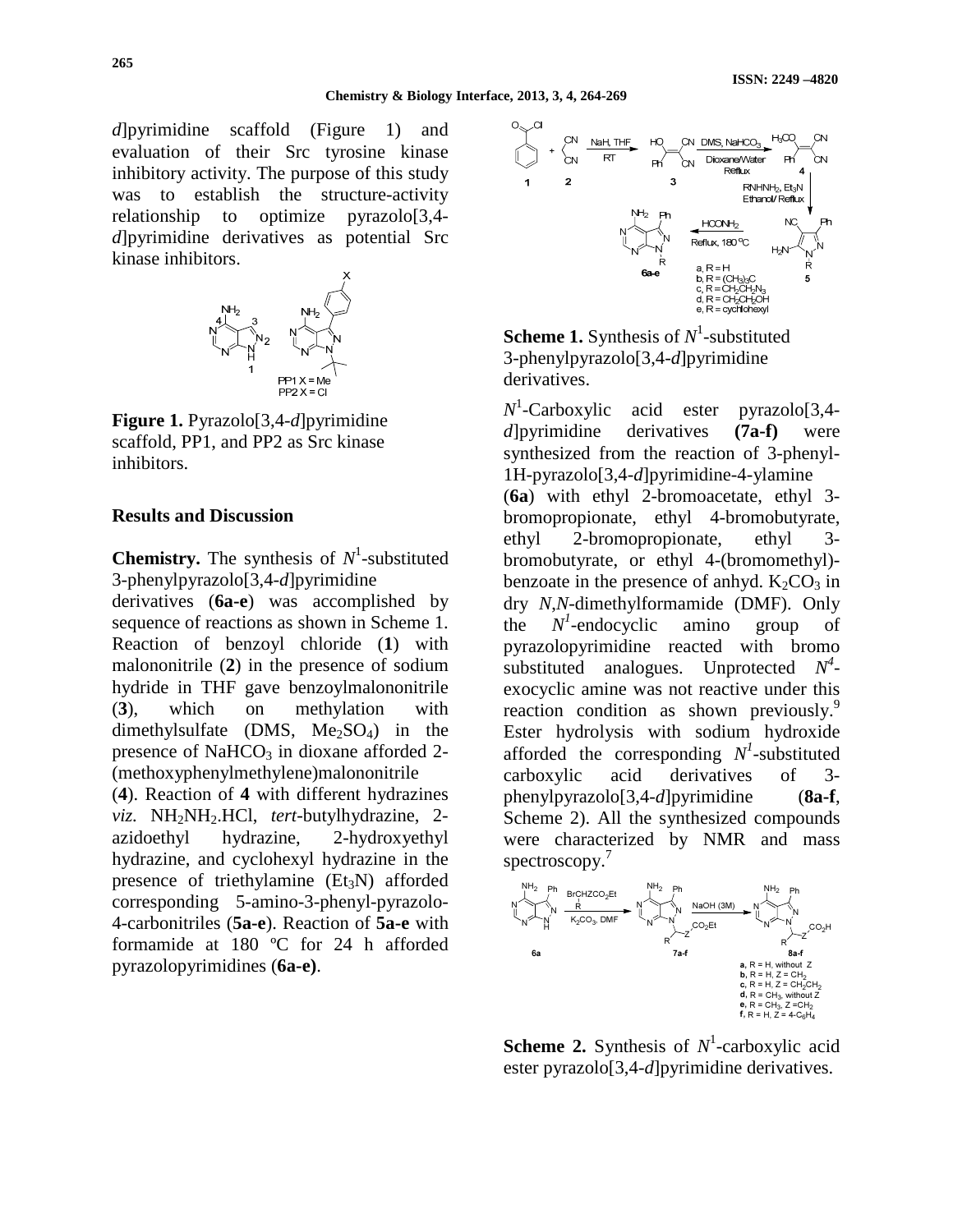3-Aryl substituted pyrazolo[3,4 *d*]pyrimidine derivatives containing  $NH<sub>2</sub>$ ,  $OH$ ,  $NO<sub>2</sub>$ , and other functional groups at *para* and *meta* positions of the 3-phenyl group (**10a-f**) were synthesized using Suzuki reaction of 1-(cyclohexylmethyl)-3-iodo-1H-pyrazolo-[3,4-d]pyrimidin-4-amine (**9**) with different boronic acid derivatives in the presence of  $Pd(PPh<sub>3</sub>)<sub>4</sub>$  (Scheme 3).



**Scheme 3.** Synthesis of 3-substituted pyrazolo[3,4-*d*]pyrimidine derivatives.

Modification of  $NH<sub>2</sub>$  group at C-4 position of pyrazolo[3,4-*d*]pyrimidine was achieved by the reaction of **6b** with diethyl carbonate and *bis*(2-chloroethyl)carbonate to give **11a- (Scheme 4).** 



**Scheme 4.** Synthesis of 4-amino substituted analogs of pyrazolo[3,4-*d*]pyrimidine.

Synthesis of hydrazide derivative (**12**) was achieved by the reaction of **7a** with hydrazine hydrate in DMF. Compound **12** underwent reaction with 2H-pyran-2,4,6- (3H,5H)-trione to afford **13** (Scheme 5).



**Scheme 5.** Synthesis of hydrazide derivatives (**12** and **13)**.

The carboxylic acid derivatives (**8a, 8b** and **8d**) were used for the synthesis of the corresponding hydroxamates (**15a-c**) using solid-phase synthesis employing Fmocbased chemistry (Scheme 6). Fmoc-4 nitrophenyl alanine was coupled with hydroxylamine Wang resin in the presence of HBTU and *N*-methylmorpholine (NMM) to yield polymer-bound hydroxamate derivative (**14**). The nitro group of **14** was reduced with  $SnCl<sub>2</sub>$  and resulting amino group was coupled with **8a, 8b** and **8d** using HBTU as a coupling agent in NMM. The deprotection of the Fmoc group with 20% piperidine in DMF followed by treatment with TFA afforded **15a-c**.



**Scheme 6.** Synthesis of hydroxamate derivatives of 3-phenylpyrazolopyrimidine.

**Tyrosine Kinase Inhibitory Activity.**  Protein tyrosine kinase activities of all the compounds were determined by measuring phosphorylation of poly-E4Y (average MW: 35kD) by the kinase using a standard radiometric PTK activity assay as described previously.<sup>10</sup> The radioactive kinase assay was performed using active p60-c-Src (Upstate Cell Signaling, Cat. No. 14-117) and polyE4Y as an artificial substrate. The assays were done in duplicate and repeated at least three times. Control reactions lacking polyE4Y were included for each enzyme concentration to correct for any nonpolyE4Y-specific phosphorylation. The percentage of inhibition was plotted as a function of the compound. The concentration and  $IC_{50}$  values (the concentration of a compound that caused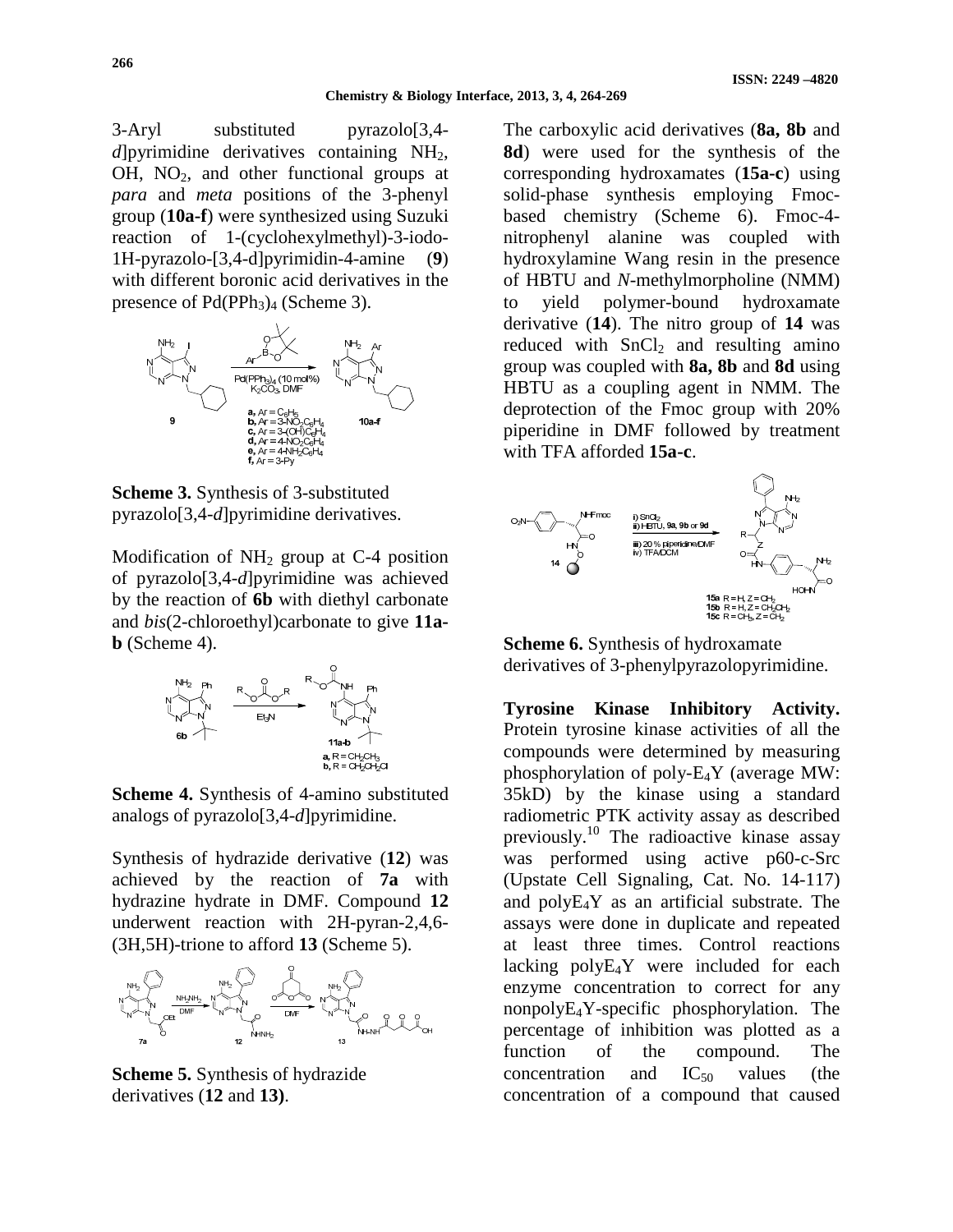$\mathbf{I}$ C

50% inhibition) were obtained from such a plot. The inhibitory potencies of the synthesized compounds against active c-Src are given in Table 1.

**Table 1.** Src kinase inhibitory activity**.** 

| Comp. No.    | $IC_{50}$   | Comp.           | $IC_{50}$   |
|--------------|-------------|-----------------|-------------|
|              | $(\mu M)^a$ | No.             | $(\mu M)^a$ |
| <b>6a</b>    | b           | 8 <sub>e</sub>  | 71          |
| Control (6b) | 0.47        | 8f              | $\mathbf b$ |
| <b>6c</b>    | 6.2         | 10a             | 6.5         |
| <b>6d</b>    | 180         | 10 <sub>b</sub> | 260         |
| 6e           | 5.6         | 10 <sub>c</sub> | 5.1         |
| 7a           | 160         | 10d             | $\mathbf b$ |
| 7b           | $\mathbf b$ | <b>10e</b>      | 28          |
| 7c           | 16          | <b>10f</b>      | 56          |
| 7d           | 11          | <b>11a</b>      | 38          |
| 7e           | 12          | 11 <sub>b</sub> | 690         |
| 7f           | $\mathbf b$ | 12              | 275         |
| 8a           | 250         | 13              | 280         |
| 8b           | 220         | 15a             | 112         |
| <b>8c</b>    | 293         | 15 <sub>b</sub> | 46          |
| 8d           | $\mathbf b$ | 15c             | 155         |

 ${}^{a}IC_{50}$  is the concentration required to produce 50% inhibition in the phosphorylation of polyE4Y by active c-Src (average of triplicate experiments).

 $b$ No inhibition was observed up to 500  $\mu$ M.

Compound **6b** ( $IC_{50} = 0.47 \mu M$ ), a close analog of PP1 lacking one methyl group, was used as a control and showed potent Src kinase inhibitory activity with an  $IC_{50}$  value of 0.47 µM. 3-Phenylpyrazolo[3,4 *d* lowrimidine derivatives substituted at  $N<sup>1</sup>$ endocyclic amine with a carboxylic acid (**8a-f, 13**), carboxylic acid esters (**7a-f**), and hydroxamate (**15a-c**) exhibited inhibitory potencies with  $IC_{50}$  values of 12 to  $>500$ µM. 3-Phenylpyrazolopyrimidine derivative **8a** substituted with an alkyl carboxylic acid at  $N^1$ -endocyclic amine, exhibited weak inhibitory potency (IC<sub>50</sub> = 250  $\mu$ M). A similar pattern was observed by the attachment of alkyl carboxylic acids

containing a longer alkyl chain, as shown in **8b-d** and **8f**.

Molecular modeling studies indicate that the carboxylic acids in these compounds have unfavorable electrostatic interaction with the side chain of Asp386 (Figure 2). This residue is in the proximity of the cavity occupied by the ATP binding site inhibitors. When the methyl group was incorporated on the β-carbon of the side chain of alkyl carboxylic acid in **8e**, a higher inhibitory potency  $(IC_{50} = 71 \mu M)$  was resulted (8e) versus **8b**); this may be due to the enhanced hydrophobic interaction by the methyl group with the hydrophobic cavity. Inhibitory potency of the ethyl ester derivatives **7a** and **7c-e** were improved slightly compared to their acid analogues **8a** and **8c-e**, suggesting that the short carboxylic acids as  $N_1$ substituents have unfavorable electrostatic interaction with Asp386 that is reduced in ester conjugates.



**Figure 2.** Binding of a 3 phenylpyrazolopyrimidine to Src (1FMK) (10) and its proximity to aspartic acids located in the kinase domain.

Among 3-substituted pyrazolo[3,4 *d*]pyrimidine derivatives, 3-(3' $hydroxyphenyl$ - $N^1$ -methylcyclohexyl pyrazolo[3,4-*d*]pyrimidine (**10c**) exhibited significantly improved inhibitory potency  $(IC_{50} = 5.1 \mu M)$ . Similarly 3-phenyl- $N^1$ cyclohexyl derivative **6e** exhibited inhibition of Src kinase with an  $IC_{50}$  value of 5.6  $\mu$ M.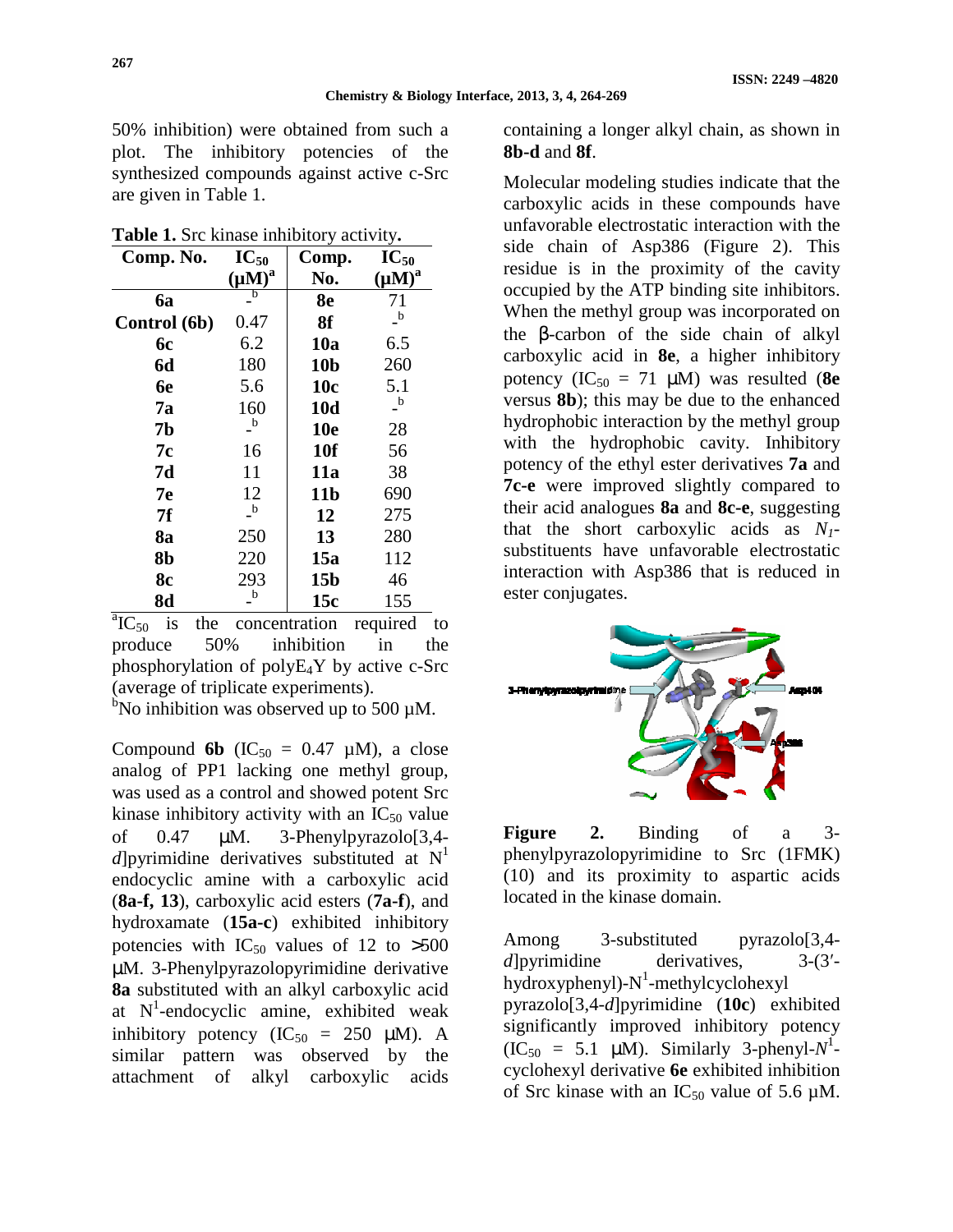These results indicate that the introduction of a hydrophobic group at *N* 1 -position and a small functional group on the phenyl ring capable of hydrogen bonding, such as OH, as shown in compounds **6e** and **10c**, respectively, improve the inhibitory potency for c-Src kinase. This may be due to the rigid structure of cyclohexyl group in **6e** that fits well in the hydrophobic pocket of c-Src. Structure-activity relationship studies suggested that the incorporation of bulky groups at  $N^1$  and  $N^4$ -amino groups are not tolerated as shown in compounds **15a-c** and **11a-b**. It has been previously reported that tethering bulky chemical groups to PP1 through its exocyclic amine  $(N^4)$  yields weak inhibitors $11$ , owing to the unfavorable interactions<sup>12</sup> with a structurally conserved amino acid residue 338 that contains a bulky side chain in all known eukaryotic protein kinases. Substitution at  $N^4$  in 3-phenylpyrazolopyrimidine derivatives with esters or larger groups in **11a** and **11b** significantly reduced the inhibitory potency, therefore confirming the previous results.

We have previously shown that hydroxamates can act as metal-mediated inhibitors of  $Csk$ <sup>13</sup> Thus, we evaluated hydroxamate compounds **15a**, **15b** and **15c** for inhibition of human Csk. To determine the inhibition of Csk by hydroxamate compounds,  $0.2 \text{ mM CoCl}_2$  was also added to the reaction mixture. It was found that **15a**, **15b**, and **15c** act as potent metalmediated inhibitors with  $IC_{50}$  values of 2.0, 2.7 and 5.0  $\mu$ M, respectively. Thus, conjugating hydroxamate on the phenyl ring in **15a**-**c** enhanced the inhibitory potency approximately 2- to 4.75-fold higher when compared to tyrosine hydroxamate (IC<sub>50</sub> = 9.5 µM). Moreover, while compound **15a** was a poor inhibitor of c-Src kinase  $(IC_{50})$  $=112$  uM), it showed 56-fold selectivity towards Csk (IC<sub>50</sub> = 2.0  $\mu$ M) in the presence of CoCl2. These compounds can be further

optimized to develop selective inhibitors of Csk.

## **Conclusions**

In conclusion, we have synthesized a series of pyrazolo[3,4-*d*]pyrimidine derivatives and evaluated them for the c-Src kinase inhibitory activities. Among all the compounds, **6b** (IC<sub>50</sub> = 0.47  $\mu$ M) was the most potent derivative. Compounds **6e**, **10a**, and **10c** exhibited modest inhibition of Src kinase with  $IC_{50}$  values of 5.1-6.5  $\mu$ M, respectively. Structure-activity relationship studies suggested that the incorporation of bulky groups at  $N^1$  and  $N^4$ -amino groups were not tolerated. The data provides insight for further optimization of these compounds by incorporation of smaller hydrophobic groups at  $N<sup>1</sup>$  or hydrophobic aryl groups with hydrogen bonding substituents at  $C_3$ position of pyrazolopyrimidine scaffold. Hydroxamate derivatives of pyrazolo[3,4 *d*]pyrimidine were found to be selective inhibitors of Csk. Taken together, these results suggest that further exploration and optimization of functional groups and their positioning in pyrazolo[3,4-*d*]pyrimidine derivatives could lead to more potent Src inhibitors.

## **Acknowledgements**

We thank American Cancer Society Grant # RSG-07-290-01-CDD and UGC-SAP, New Delhi for the financial support.

## **References**

- [1] Thomas, S. M.; Brugge, J. S. *Annu. Rev. Cell Dev. Biol.* **1997**, *13*, 513.
- [2] (a) Frame, M. C. *Biochim. Biophys. Acta* **2002**, *1602*, 114; (b) Summy, J. M.; Gallick, G. E. *Cancer Metastasis Rev.* **2003**, *22*, 337; (c) Yeatman, T. J. *Nat. Rev. Cancer* **2004**, *4*, 470.
- [3] Kima, H.-J.; Zhangc, K.; Zhangc, L.; Rossa, F. P.; Teitelbauma, S. L.; Faccioc, R. *PNAS* **2009**, *106*, 2325.